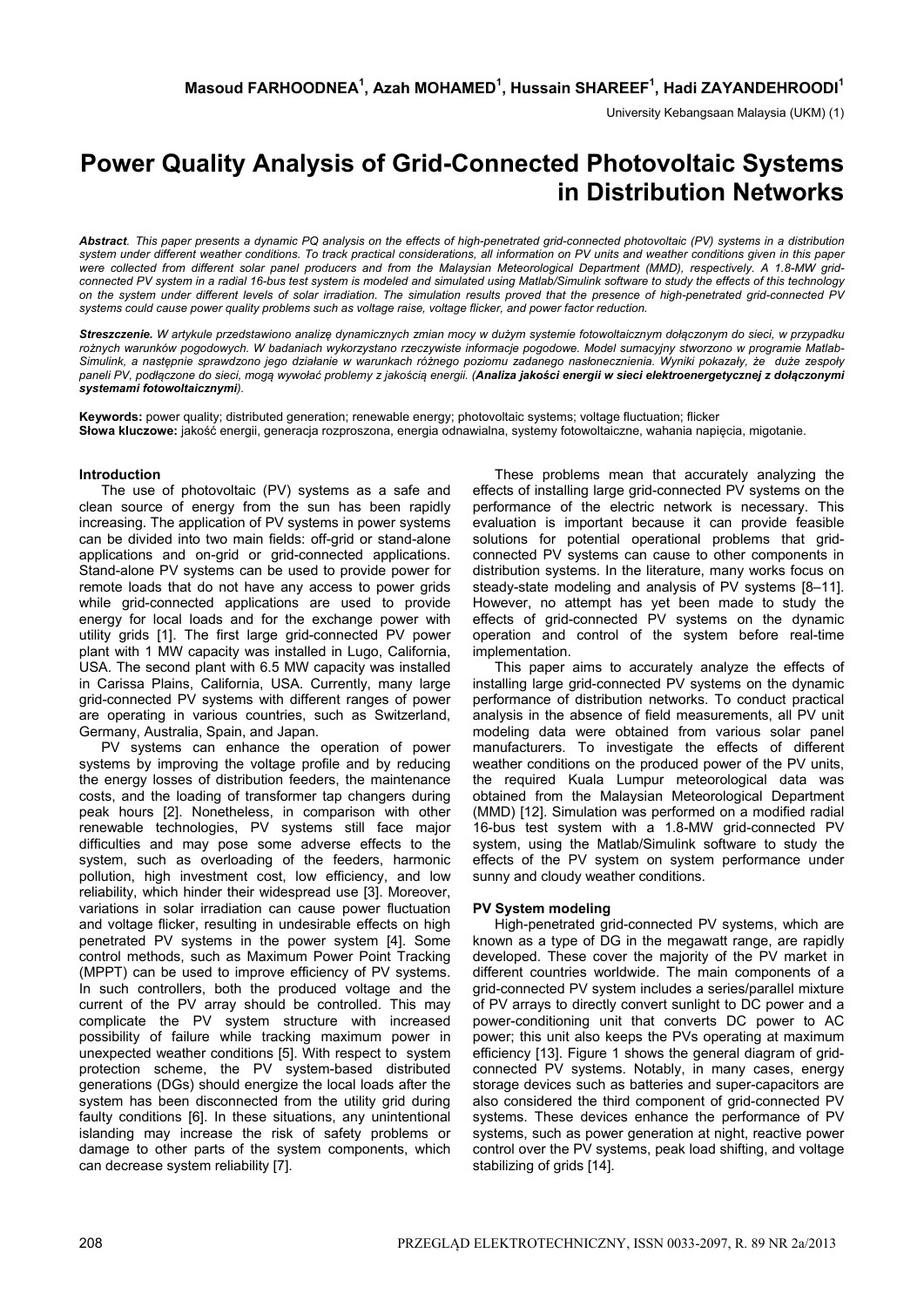

Fig. 1 Simplified diagram of the grid-connected PV system.

To provide proper interface between grid-connected PV systems and the utility grid, some conditions must be satisfied, such as phase sequence, frequency and voltage level matching. Providing these conditions strongly depends on the applied power electronics technology of PV inverters.

The electric characteristics of a PV unit can generally be expressed in terms of the current-voltage or the powervoltage relationships of the cell. The variations in these characteristics directly depend on the irradiance received by the cell and the cell temperature. Therefore, to analyze the dynamic performance of PV systems under different weather conditions, a proper model is required to convert the effect of irradiance and temperature on produced current and voltage of the PV arrays.

Figure 2 shows the equivalent electrical circuit of a crystalline silicon PV module. In this model, *I* is the output terminal current,  $I_L$  is the light-generated current,  $I_d$  is the diode current, *Ish* is the shunt leakage current, *Rs* is the internal resistance, and *Rsh* is the shunt resistance. In practice, the value of  $R<sub>s</sub>$  strongly depends on the quality of the used semi-conductor. Therefore, any small variation in *Rs* value can dramatically change the PV output [15].



Fig. 2. Equivalent circuit of the PV module.

Following Fig. 1 the output current, *I*, of the PV module can be expressed as

$$
(1) \t I = I_L - I_d - \frac{V_o}{R_{sh}}
$$

where  $V<sub>o</sub>$  is the voltage on the shunt resistance.

The diode current,  $I_d$ , can be obtained using the classical diode current expression [15], thus:

$$
I_d = I_o \left[ e^{\frac{qV_{oc}}{nKT_r}} - 1 \right]
$$

where *Io* is saturation current of the diode, *q* is electron, *n* is curve-fitting constant, *K* is Boltzmann constant, *Tr* is temperature on the absolute scale, and *n* is the ideality factor, whose value is between 1 and 2.

By substituting (2) in (1) and ignoring the last term, the output current, *I*, can be rewritten as

(3) 
$$
I = I_L - I_o \Big( e^{q(V + IR_s)/nKT_r} - 1 \Big)
$$

where the saturation current,  $I_0$ , at different operating temperatures can be calculated [16], thus:

(4) 
$$
I_o = I_{o-Tr} \times \left(\frac{T}{T_r}\right)^{\frac{3}{n}} \times e^{\frac{-qV_g}{nK \times (1/T - 1/T_r)}}
$$

and,

(5) 
$$
I_{o-T_r} = \frac{I_{sc-T_r}}{\frac{qV_{oc-T_r}}{e^{nKT_r}} - 1}
$$

In (4) and (5),*Vg* is the band gap voltage, *Voc-Tr* is the open circuit voltage, and *Isc-Tr* is the short circuit current at the rated operating conditions.

The photocurrent  $I_L$ , in (3) is directly proportional to the solar radiation level,  $G(W/m^2)$ , and can be expressed as

(6) 
$$
I_{L} = I_{L-T_{r}} \left( 1 + \alpha_{I_{sc}} (T - T_{r}) \right)
$$

where,

$$
I_{L-T_r} = \frac{G \times I_{sc-T_r}}{G_r}
$$

where,  $\alpha_{Isc}$  is the short circuit temperature coefficient.

The open circuit voltage V<sub>oc</sub>, which is sensitive to temperature, can be also obtained [17], thus:

(8) 
$$
V_{oc} = V_{oc-T_r} \left( 1 - \beta_{V_{oc}} (T - T_r) \right)
$$

where,  $\beta_{Voc}$  is the open circuit temperature coefficient.

Notably, all coefficients should be determined under a standard rated condition of 25 °C cell temperature and 1000  $W/m^2$  solar radiation level [18]. Using the provided coefficient by the manufacturers and the mathematical equations (3–8), any PV module can be modeled for dynamic analysis.

The produced DC voltage of a PV module can be raised to a specific level using a DC-DC boost converter, and an MPPT technique can be used in the boost converter to efficiently control the produced power of PV arrays. The produced DC power is then converted into AC power by using a three-phase three-level Voltage Source Converter (VSC). The power is then injected into the system using a coupling transformer at the desired voltage level.

# **Possible effect of grid-connected PV systems on distribution systems**

Renewable energy sources, especially PV systems, have become more significant sources of energy, attracting considerable commercial interest. Nonetheless, the connection of large PV systems to utility grids may cause several operational problems for distribution networks.The severity of these problems directly depends on the percentage of PV penetration and the geography of the installation. Hence, knowing the possible impact of large grid-connected PV systems on distribution networks can provide feasible solutions before real-time and practical implementations. The aim of this section is to introduce possible effects that PV systems may impose on distribution systems.

#### *Inrush Current*

The small inevitable difference between PV systems and grid voltages may introduce an inrush current that flows between the PV system and the utility grid at connection time, and decays to zero at an exponential rate. The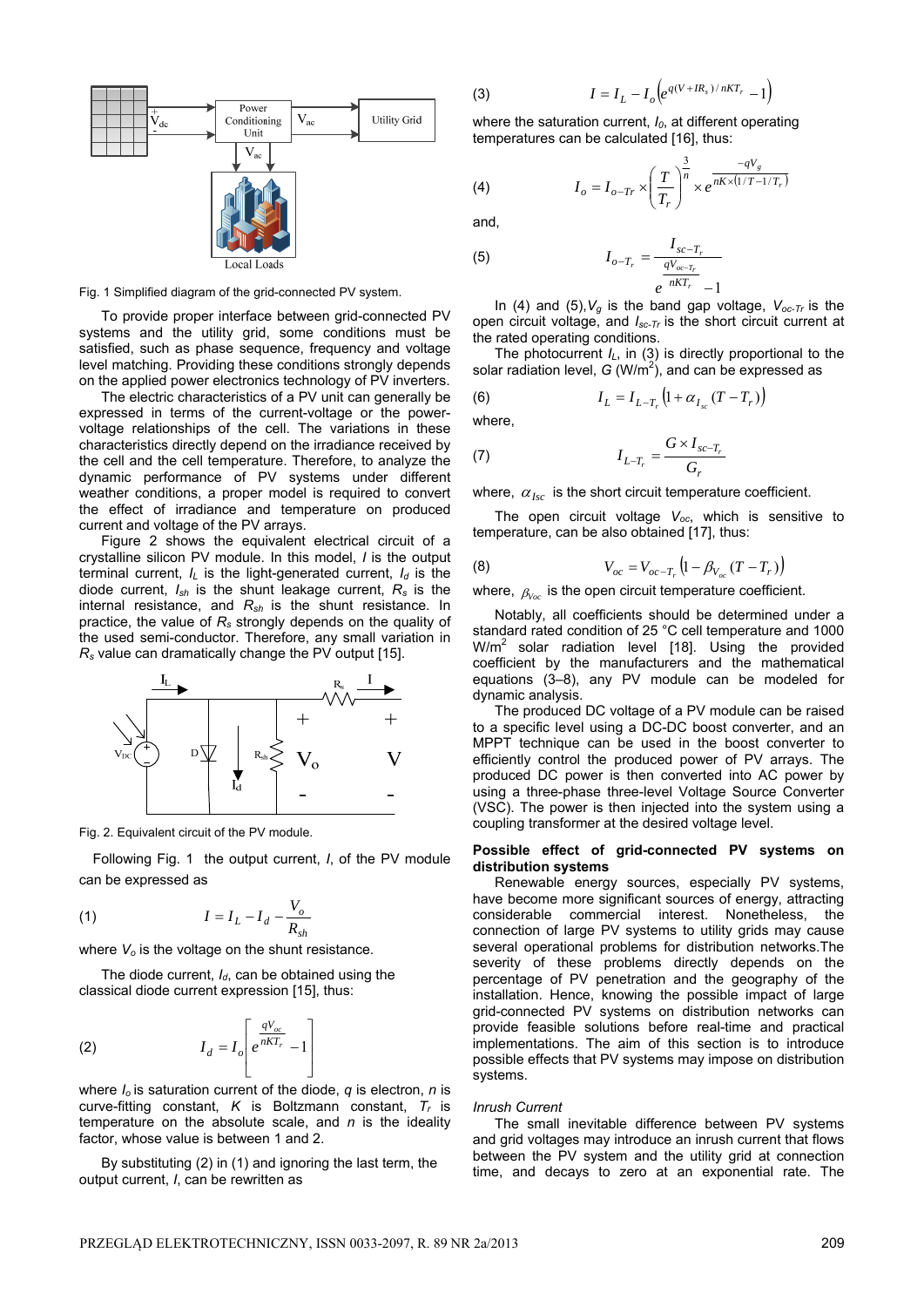produced inrush current may cause nuisance trips, thermal stress, and other problems [19].

# *Safety*

Safety is one of the major concerns in PV systems due to unintended islanding at the time of fault occurrence at the grid side. Here, PV systems continue to feed the load even after the network is disconnected from the utility grid, which may lead to electric shock of workers [20].

#### *Over-voltage*

PV systems usually are designed to operate near unity power factor to fully utilize solar energy. In this case, the PV system only injects active power into the utility grid, which may change the reactive power flow of the system. Therefore, voltages of nearby buses can be increased because of the lack of reactive power [14]. The produced over-voltage can have negative effects on the operation of both the utility and customer sides.

## *Output power fluctuation*

The fluctuation of the output power of PV systems is one of the main factors that may cause severe operational problems for the utility network. Power fluctuation occurs due to variations in solar irradiance caused by the movement of clouds and may continue for minutes or hours, depending on wind speed, the type and size of passing clouds, the area covered by the PV system, and the PV system topology. Power fluctuation may cause power swings in lines, over- and under loadings, unacceptable voltage fluctuations, and voltage flickers [1].

## *Harmonic*

Harmonic distortion is a serious power quality problem that may occur due to the use of power inverters that convert DC current to AC current in PV systems. The produced harmonics can cause parallel and series resonances, overheating in capacitor banks and transformers, and false operation of protection devices that may reduce the reliability of power systems [21].

# *Frequency fluctuation*

Frequency is one of the more important factors in power quality. Any imbalance between the produced and the consumed power may lead to frequency fluctuation. The small size of PV systems causes the frequency fluctuation to be negligible compared with other renewable energybased resources. However, this issue may become more severe by increasing the penetration levels of PV systems. Frequency fluctuation may change the winding speed in electro motors and may damage generators.

# **Simulation results**

To investigate the various effects of grid-connected PV systems on distribution systems, a modified 16-bus test system [22] (Fig. 3) is simulated using the Matlab/Simulink software. The system, which is fed through two 69-kV utility grids, comprised of eight loads with a total power of 10 MVA and 0.8 power factor and three inter-tie circuit breakers. In addition, a 1.8-MW grid-connected PV system, consisting of three 600-kW units, were placed in bus 11 to provide the required power for local loads and to exchange the rest with the system. Two types of commercial PV arrays, SunPower SPR 305 [23] and Sanio HIP 225 [24], were modeled using company data sheets and the described equations in section 2. The produced DC voltage by each PV array was raised using a 5-kHz DC-DC boost converter. An MPPT [25] is implemented in the boost converter to efficiently control photovoltaic energy conversion. Furthermore, the boosted DC voltage is converted into AC voltage using a threephase three-level VSC. In this analysis, the required information related to solar irradiance under different

weather conditions within a year were collected from the MMD [12] and were mixed to create different solar irradiances for sunny and different cloudy weather conditions with slow and fast variations (Fig. 4).



Fig. 3. Single-line diagram of the 16-bus test system.







Fig. 5. Injected power by PV system at bus 11.



Fig. 6. Utility grid1 active power at bus 1.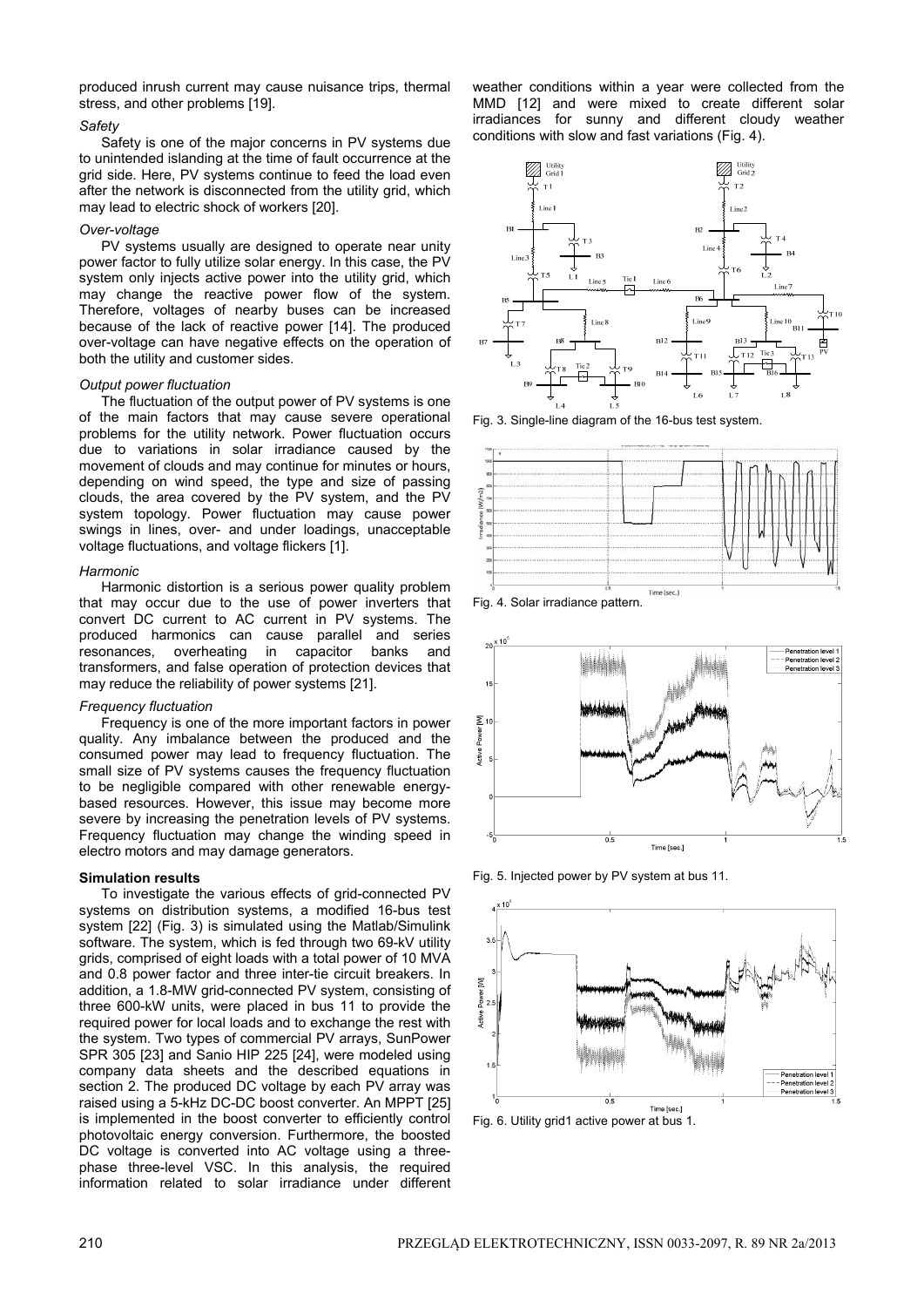

Fig. 11. Utility grid2 power factor at bus 2.

The PV system starts to inject 600 kW power, which is equal to 6% of the total load demand for the first penetration level at 350 ms. In this case, PV continues to feed loads with produced power under 1000  $W/m^2$  solar irradiance until 560 ms. The PV system then feeds through solar irradiance with slow and fast variation at 560 and 1000 ms, respectively. This process is repeated under medium and high PV penetration levels by injecting 1200 kW (12% of the total load demand) and 1800 kW (18% of the total load demands), respectively. Figure 5 shows the injected power by the PV system at bus 11 under these three penetration levels. Figures 6 to 11 show the effect of injected power of the PV system on active power, reactive power, and power factor of utility grid1 and grid2 at bus 1 and bus 2, respectively.

A portion of consumed active power by the loads are covered by the PV system as its penetration level increases, whereas the reactive power consumption continues to be provided by the utility grid (Figs. 5 to 11). Therefore, the power factor of the grid decreases to 70% at 1000 W/m<sup>2</sup> solar irradiance. Notably, when irradiance is low, the produced active power of PV unit is low. In this case, the PV unit must draw a very small amount of reactive power from the system because of a small difference between line voltage and reference voltage in the PV controller.

As the penetration level of PV system and the produced active power increases, the system voltage also increases (Fig. 12). Figures 5 and 12 indicate that by increasing the injected active power of PV unit during sunny weather and at high penetration level, the voltage magnitude at bus 6 increases to 1.06 pu, and it is considered as overvoltage based on the IEEE Std 1159-2009 [26]. Voltage flicker occurs at 1000 ms due to the fast power fluctuation of PV together with cloudy weather (Fig. 12). The measured flicker index  $(\Delta V/V)$  at bus 6 under the worst condition exceeds over 6% of its limit as defined in IEEE std 519 [27] (Fig. 13).



Fig. 12. System voltage magnitude at bus 6.

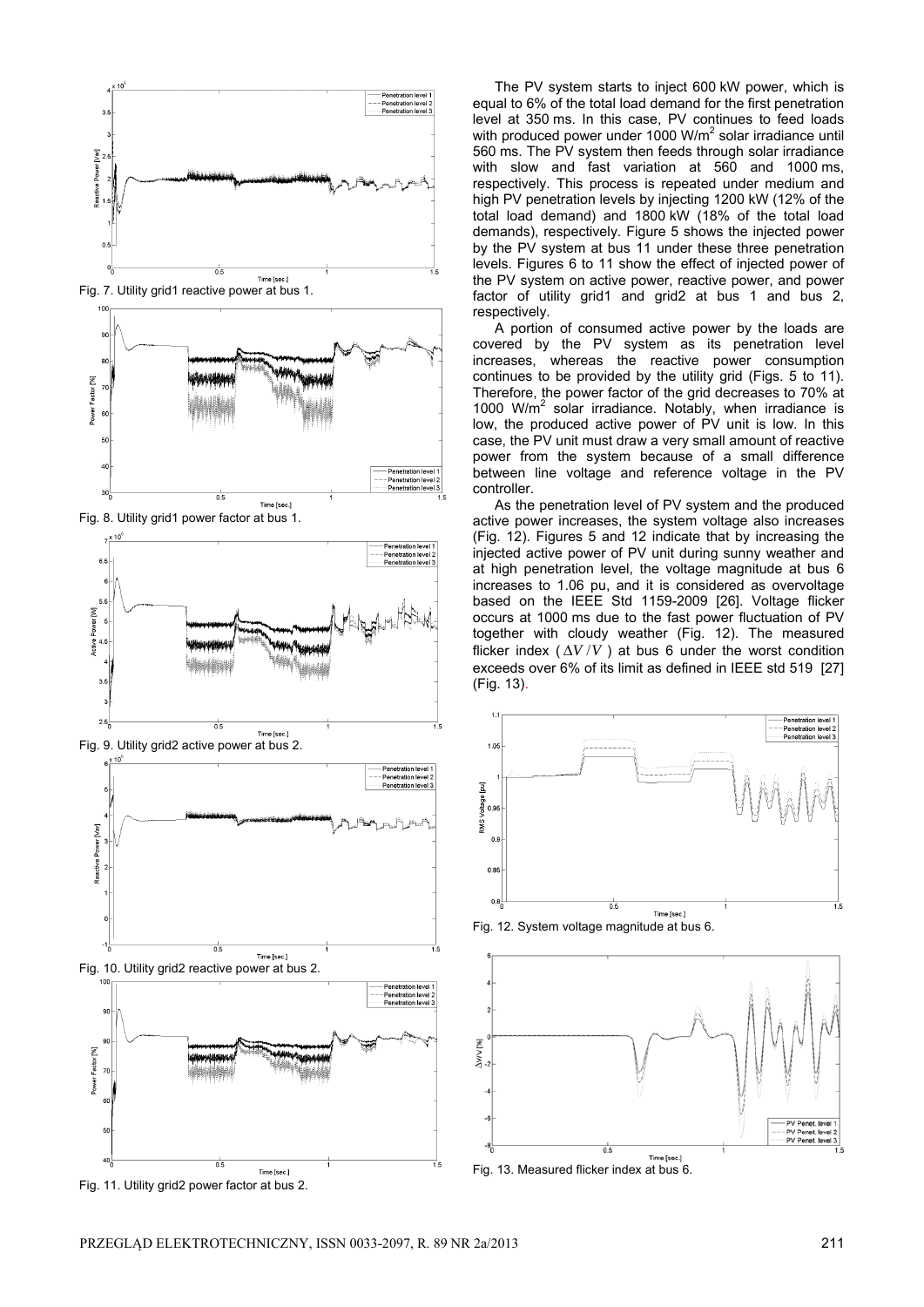Power fluctuation and voltage variation, which are harmful to sensitive loads, also caused slight variation in total active and reactive power demands of loads, (Figs. 14 and 15, respectively). These variations may cause cable and transformer overloading.



Time [sec.] Fig. 15. Total load reactive power.

To assess harmonics generated by the PV inverter, the current harmonic spectrum of the current injected by the PV system at bus 11 was measured (Fig. 16). The current THD was calculated to be 15.06%. This value is inconsistent with the THD limit of 5%, as defined in IEEE Std. 519 [27], due to the absence of proper harmonic filter in the PV inverter.

The impedance vs. frequency curve is plotted to investigate the effects of produced current harmonics on system resonance (Fig. 17). The figure shows that the probability of resonance occurrence in the test system in Fig. 3 is very low because of the high R/X ratio of radial systems.



Fig. 16. Current harmonic spectrum at bus 11.

The simulation results indicate that power and voltage fluctuation are the most important effects of PV systems. This fluctuation occurs due to solar irradiance variation and excessive real power produced by the PV unit, which may cause severe problems on system components. Therefore,

proper use of capacitor banks or active power conditioning devices to control reactive power and voltage magnitude of the system, in close electrical proximity with PV units, is necessary. In addition, proper harmonic filters should be used for PV inverters to reduce THD and resonance probability, especially in systems with high X/R ratio.



Fig. 17. System impedance vs. frequency curve.

#### **Conclusion**

.

This paper presents an investigation on possible effects of high-penetrated grid-connected PV systems on power quality in distribution systems under varying solar irradiances. All information related to the modeling of PV units and solar irradiances were obtained from different solar panel producers and from the Malaysian Meteorological Department (MMD), respectively. A 1.8-MW grid-connected PV system in a radial 16-bus test system was simulated using Matlab/Simulink software under different solar irradiances. The results show that the active power produced by PV system causes voltage rise, voltage flicker, and power factor reduction, which may create severe problems on the system components.

#### REFERENCES

- [1] Eltawil, M.A. and Z. Zhao. Grid-connected photovoltaic power systems: Technical and potential problems—A review. *Renewable and Sustainable Energy Reviews*, 14 (2010), No.1, 112-129.
- [2] Omran, W.A., M. Kazerani, and M.M.A. Salama. A study of the impacts of power fluctuations generated from large PV systems. in *IEEE PES/IAS Conference on Sustainable Alternative Energy (SAE),* 2009. 1-6.
- [3] Chowdhury, B.H. Effect of central station photovoltaic plant on power system security. in *Conference Record of the Twenty First IEEE Photovoltaic Specialists Conference,* 1990. 831-835 vol.2.
- [4] Caamaño Martín, E., H. Laukamp, M. Jantsch, T. Erge, J. Thornycroft, H. De Moor, S. Cobben, D. Suna, and B. Gaiddon. Interaction between photovoltaic distributed generation and electricity networks. *Progress in Photovoltaics: research and applications*, 16 (2008), No.7, 629-643.
- [5] Seok-Ju, L., P. Hae-Yong, K. Gyeong-Hun, S. Hyo-Ryong, M.H. Ali, P. Minwon, and Y. In-keun. The experimental analysis of the grid- connected PV system applied by POS MPPT. in *International Conference on Electrical Machines and Systems*  2007. 1786-1791.
- [6] Zayandehroodi, H., A. Mohamed, H. Shareef, and M. Farhoodnea. A novel neural network and backtracking based